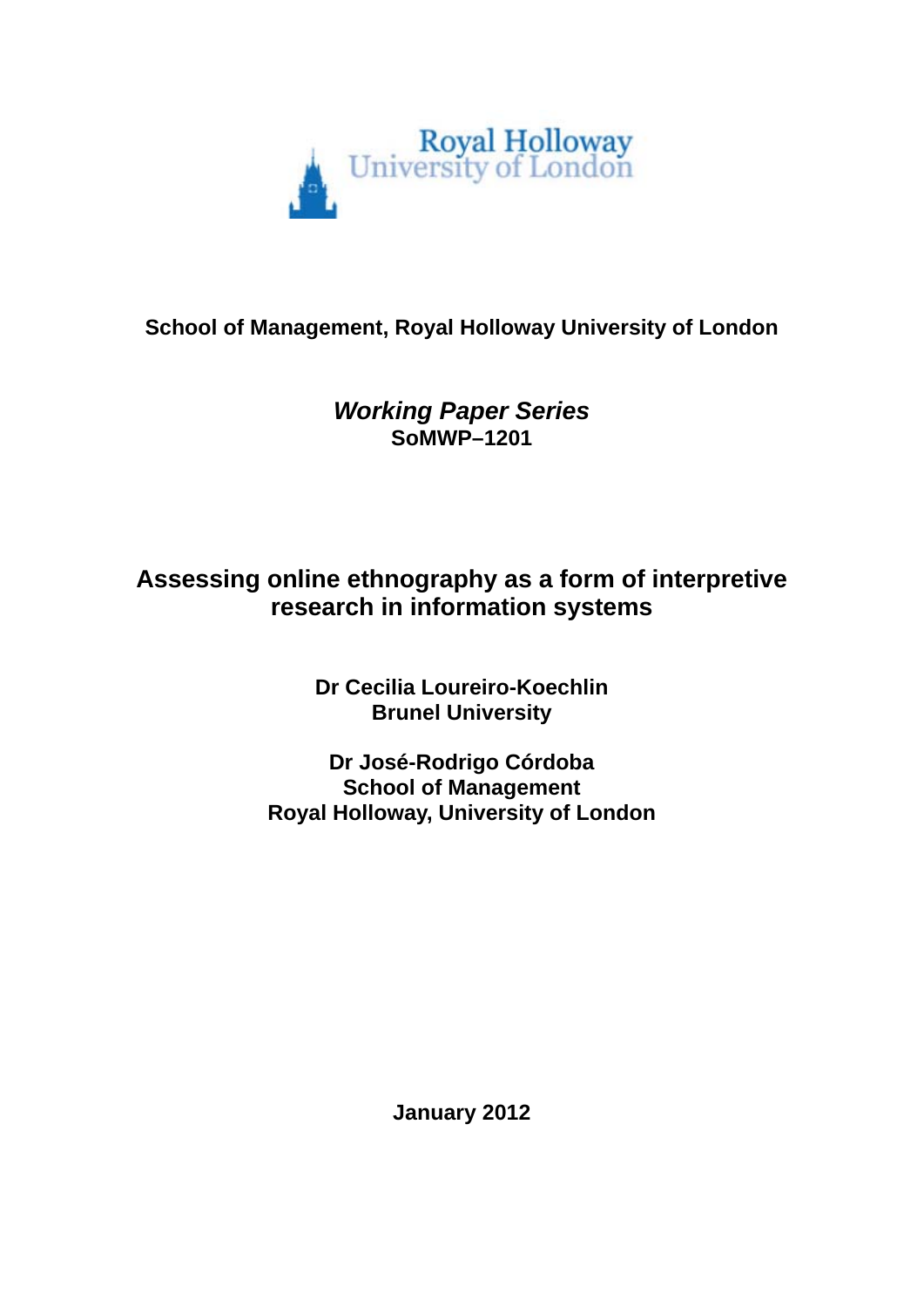The School of Management Working Paper Series is published to circulate the results of ongoing research to a wider audience and to facilitate intellectual exchange and debate.

The papers have been through a refereeing process and will subsequently be published in a revised form. Requests for permission to reproduce any article or part of the working paper should be sent to the publisher of this series.

The School of Management, Royal Holloway University of London has over 60 academic staff who are organised into different research groups. Currently research groups include: Accounting, Finance and Economics

Marketing Organisation Studies and Human Resource Management Strategy, International Business and Entrepreneurship Technology and Information Management

The School also has about 80 research students attached to the various research groups. A strong theme of research in the School is its international and comparative focus.

 Copyright © Cecilia Loureiro-Koechlin and José-Rodrigo Córdoba-Pachón

ISBN: 978-1-905846-50-4

*Published by:* 

The School of Management, Royal Holloway, University of London Egham Hill Egham Surrey TW20 0EX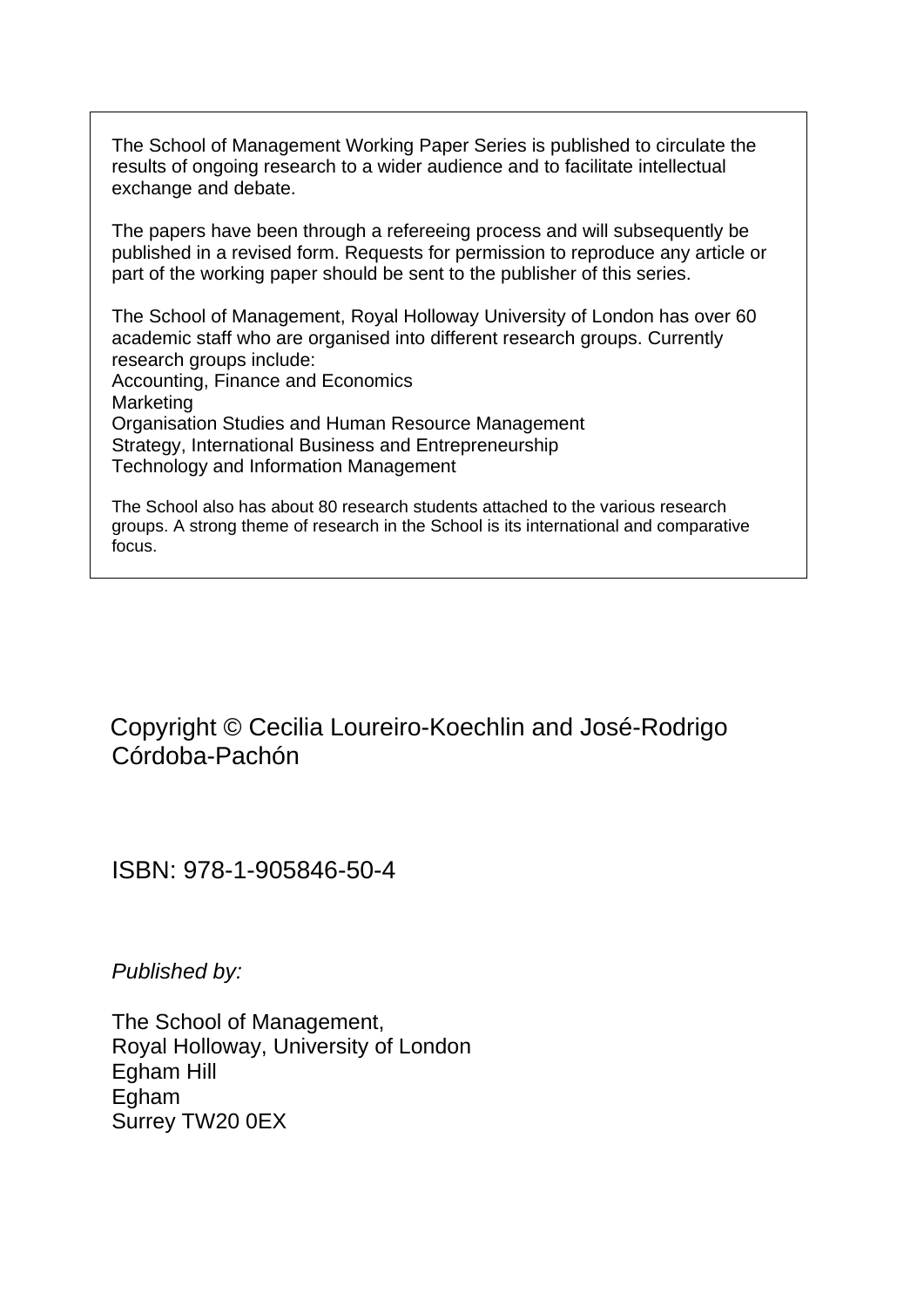## **Assessing online ethnography as a form of interpretive research in information systems**

Dr. Cecilia Loureiro-Koechlin Brunel University Email: Cecilia.Loureiro-Koechlin@brunel.ac.uk

Dr. José-Rodrigo Córdoba Royal Holloway, University of London Email: [j.r.cordoba-pachon@rhul.ac.uk](mailto:j.r.cordoba-pachon@rhul.ac.uk) 

## **Abstract**

To date, the interpretive paradigm in information systems (IS) research has made important contributions in this field of knowledge, one of them to challenge taken-for-granted assumptions about the purpose and nature of the information systems and their roles in wider social or political contexts. Currently, the internet allows IS practitioners and researchers to gather data and facilitate online discussions, prompting a number of issues to be considered for the future of IS research. This paper identifies and assesses limits and possibilities of interpretive IS research in relation to online ethnography as a form of interpretation which helps us assess existing criteria to develop and evaluate interpretive IS research.

## **Introduction**

The online world is increasingly becoming part of our lives. "The distinction between 'real life' and online is no clear-cut" (Gefter, 2006). Information systems (IS) and technologies make it possible for people to communicate instantly and to respond immediately, to store and manage electronic data and to participate in virtual communities. In particular online technologies have pervaded IS practice, allowing for the creation of innovative information systems which enable new forms of work and participation. This has the potential to enhance if not to transform daily life in organisations. Traditional forms of work are being replaced by those that mediate between many different individuals and organisations at the same time, enabling synchronous or asynchronous communication.

For researchers in information systems, the online world opens up a new lens to look at organisational phenomena and processes across organisations. This world allows people to create and manage data, to process information or to participate in many interest groups, some of which enable researchers and individuals to share and reflect on ideas that stem from their experiences. More specifically, IS researchers can gain access to the interpretations of designers and users about the information systems that they daily use, and thus explore their dynamics and implications in their own environment. Being able to participate "within" the information systems that they research or use can provide more in-depth insights for researchers than face-to-face approaches. Moreover in such environments, virtual forms of organisation emerge where the production of goods, activities, and interactions between staff and customers occur partially or totally online. For these particular forms of organisation the online world might be conceived of as their "real world."

With the online world, there could be many possibilities for research. However, it is important for IS researchers to ask a number of questions: How and when are researchers to interpret and use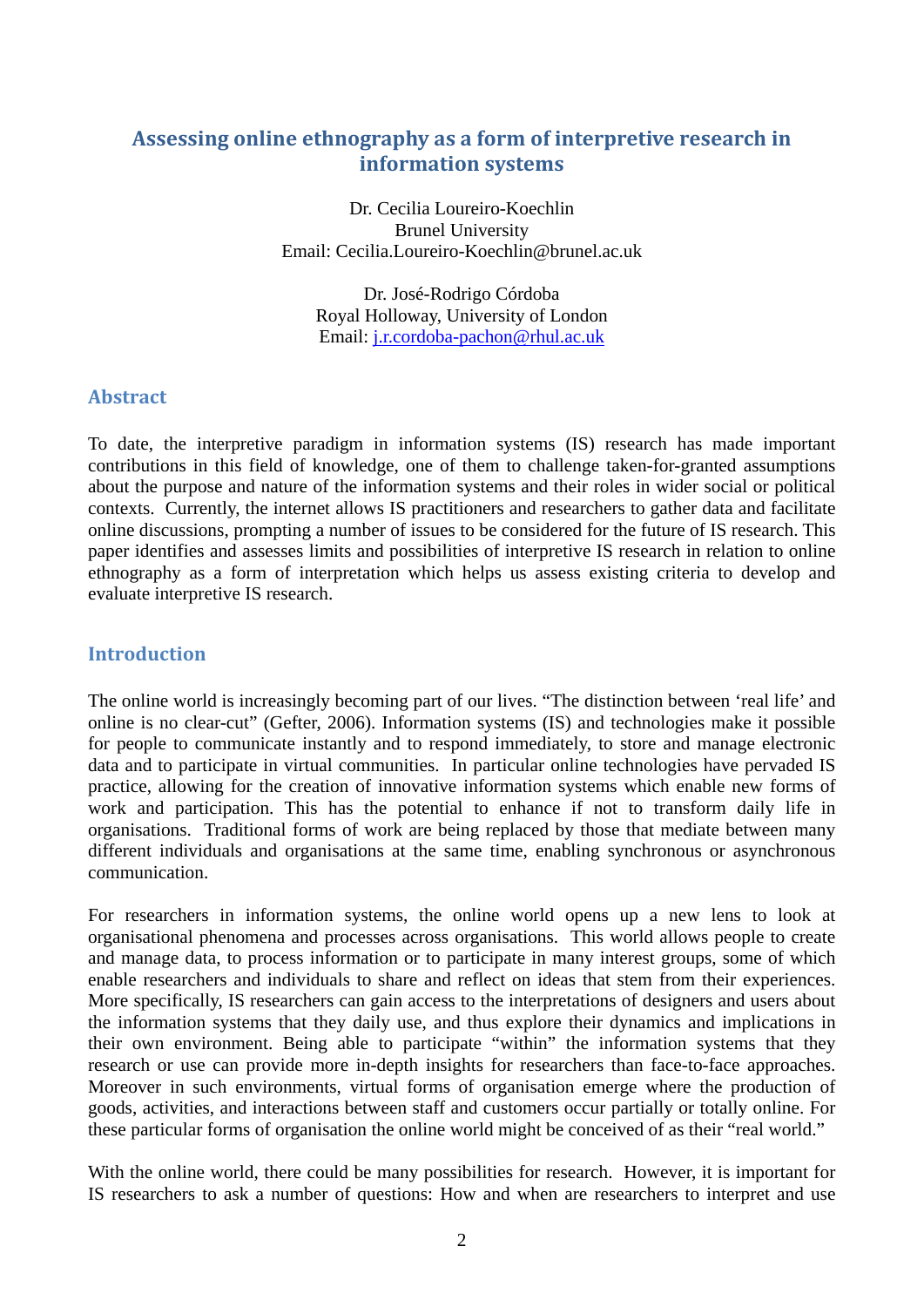what they come across online? How are they to better assume their roles in online settings? How are they going to use or draw on online participation as a reliable research source? These are all pertinent questions that need prompt answer for the benefit of researchers as well as research participants and for the future of IS as a research field.

In this paper we explore the dynamics of research in the online world with a view to assess and possibly extend the scope of interpretive research in information systems as it has been defined, proposed and popularised in the last few years. Our argument is that online research can greatly contribute to understand what happens in  $21<sup>st</sup>$  century organisations which make use, in different ways and degrees, of online technologies. However, care needs to be taken about limits and possibilities of what is being interpreted from this type of research. With reference to online ethnography as a form of interpretive IS research we discuss how existing criteria and processes of traditional face-to-face research can be complemented and applied in the online world. In the paper we prefer the terms online and offline instead of "real life" and "virtual" as we believe that online activities are as real and meaningful to people as offline activities.

The paper is organised as follows. First we look at interpretive research and its use in information systems. We then present online ethnography as a form of research which offers possibilities but which also requires interpretive researchers to carefully asses it. We propose to use the criteria of Klein and Myers (1999) which we review for the case of online ethnography. We conclude the paper with our assessment on the usefulness of these criteria.

## **Interpretive Research in Information Systems**

In the social sciences, interpretive research seems to have been borne out of opposition to positivist research. Traditional, positivist scientists seek to "explain and predict what happens in the world by searching for regularities and causal relationships between its constituent elements" (Burrell and Morgan, 1979). For positivists, the world is external and objective and the observers (i.e. the researchers) are independent (Carson et al., 2001). In line with this, positivist IS researchers believe that organisations "have a structure and reality beyond the actions of their members" and the research has to "discover" this reality by applying precise measures that will uncover the dimensions of reality that interest the researcher (Orlikowski and Baroudi, 1991).

In contrast with the above, interpretive scientists believe that human beings behave according not to causal relationships but socially constructed values. For them "each situation is seen as unique and its meaning is a function of the circumstances and the individuals involved" (Remenyi et al., 1998). In order to understand situations, interpretive researchers immerse themselves in the social world they are studying so as to "hear, see and begin to experience reality as the participant" (Marshall and Rossman, 1989).

As the interpretive paradigm focuses on the meanings that people give to their environment (May, 1997), it allows for multiple subjective interpretations of phenomena. That is, the ones of the subjects of study (firs-level constructs) as well as the IS researchers (second-level constructs, in other words the researchers' constructs of first-level constructs) (Lee and Baskerville, 2003). Thus, interpretive researchers report their interpretations of other people's interpretations (Walsham, 1995). In this process, it is required that the researcher exposes his intuitive, religious, political and philosophical views so as to justify and clarify design decisions and the outcome of the research.

Phenomenology and hermeneutics are important foundations of the IS interpretive paradigm (Klein and Myers, 1999; Myers, 2003). "Phenomenology is the intuition of essences" (Boland, 1985). "An essence is defined as that which is necessary for something to be recognized as that thing" (Hirschheim, 1985). We grasp the essences of people, things and experiences subjectively, through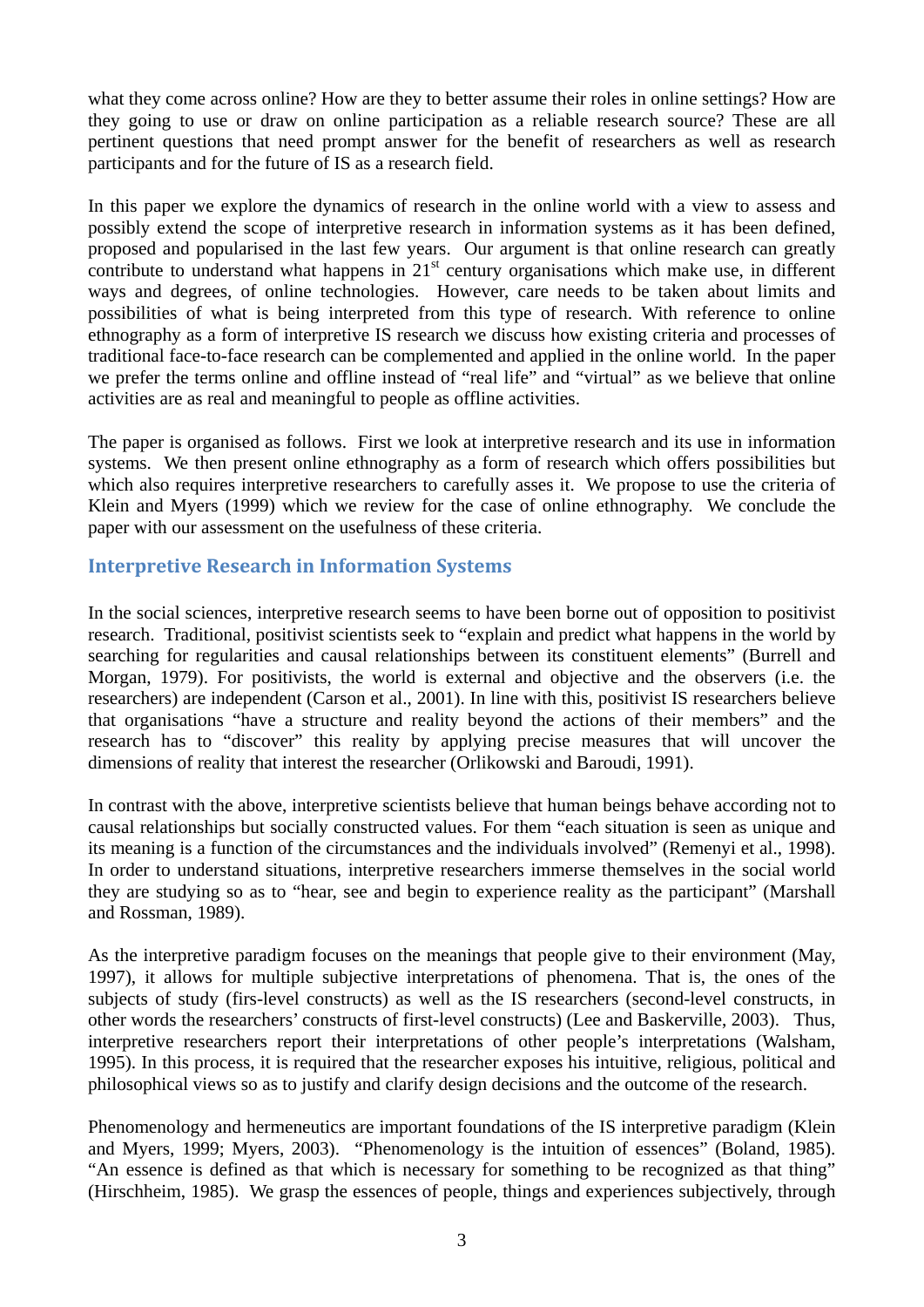our intuitions, by inspecting our consciousness and uncovering our assumptions and prejudices. It can be said that it is in this process where meaning is provided to the experience (Hirschheim, 1985). This process of understanding is an hermeneutic problem, "the problem of translation and interpretation of texts" (Boland, 1985) or "text-analogues", e.g., "an organization which the researcher comes to understand through oral or written text" (Myers, 2003). The 'problem' to be researched could also be an online environment that the researcher witnesses by accessing his and other people's interactions and activities through the texts they create in their participations in such an environment.

Those individuals advocating a interpretive stance in IS research argue that organisations, groups and social systems do not exist apart from humans and therefore cannot be studied independently or objectively (Orlikowski and Baroudi, 1991). Indeed, most interpretive IS researchers would agree that information systems are "fundamentally, social rather than technical systems" (Hirschheim, 1985). Phenomena, their essences and texts are now manifesting themselves in diverse ways, many of which are embedded in information systems and online technologies. This has contributed to interpretive research in IS taking many different forms. From studies that conceive of IS systems as 'artifacts' with inscribed properties of the social and organisational world they exist in (Orlikowski, 1992), to those that focus on studying the human processes underlying both organisational and systems transformation as part of wider social and political contexts (Walsham, 1993, 1995), and those that enable identification of meanings supporting the adoption, use or rejection of information systems (Checkland, 1990; Wilson, 1984). All of these studies seem to accept a common idea that there are underlying phenomena that influence and are influenced by processes of information systems design, implementation and use which is necessary to elicit, to 'read' and interpret if not interact with.

To date, the main focus of interpretive IS research has been the 'organisation' as an identifiable phenomenon. Interpretive research is mainly done in "natural settings" with the researcher as the "main data gathering instrument" (Savenye and Robinson, 2001). Examples of interpretive research detail how fieldwork is carried out in the form of in-depth case studies, ethnographies or action research (Klein and Myers, 1999, Walsham, 2006). These and other approaches require the researcher to immerse himself in the phenomena to be studied (Carson et al., 2001). Considerations that should be taken before and during research include the degree of overtness and covertness of researchers, their style of involvement (neutral observer, full action researcher or others), their access to locations (e.g. organisations) and collecting field data (e.g. interviews, recording and transcriptions) (Walsham, 2006). In addition, in interpretive IS research stress is given to ethical issues, such as informed consent, privacy and anonymity of data, which arise from the relationship between the researcher and the subjects of study (Gill and Johnson, 1991). Choices about openness, degree of involvement, methods to be used and ethics depend on what is seen as convenient and appropriate by the researcher, in other words what will allow him to identify and access people's interpretations (Walsham, 2006). Justifications of the researcher's decisions about his/her choices should be made clear during research and after when reporting.

The above features describe a generic type of interpretive IS research. These features have been updated to consider how this type of research can be used in a variety of cultural and political contexts (Walsham, 2006). Regarding its possible use in online settings, Walsham (2006) gives some clues about it. He advocates that researchers should give some sort of 'feedback' to organisations being studied, "even if they are adopting the role of neutral observers" (p.322). He also regards data from emails, websites or chat rooms as 'valuable' to help researchers enrich their interpretations (p.323) and produce 'persuasive' accounts of what they observe. These possibilities can be explored further if we not only consider the online world a source of data but a research setting as such. Doing so can lead us to review what we consider are the salient features of interpretive IS research. In order to explore this possibility we now turn our attention to online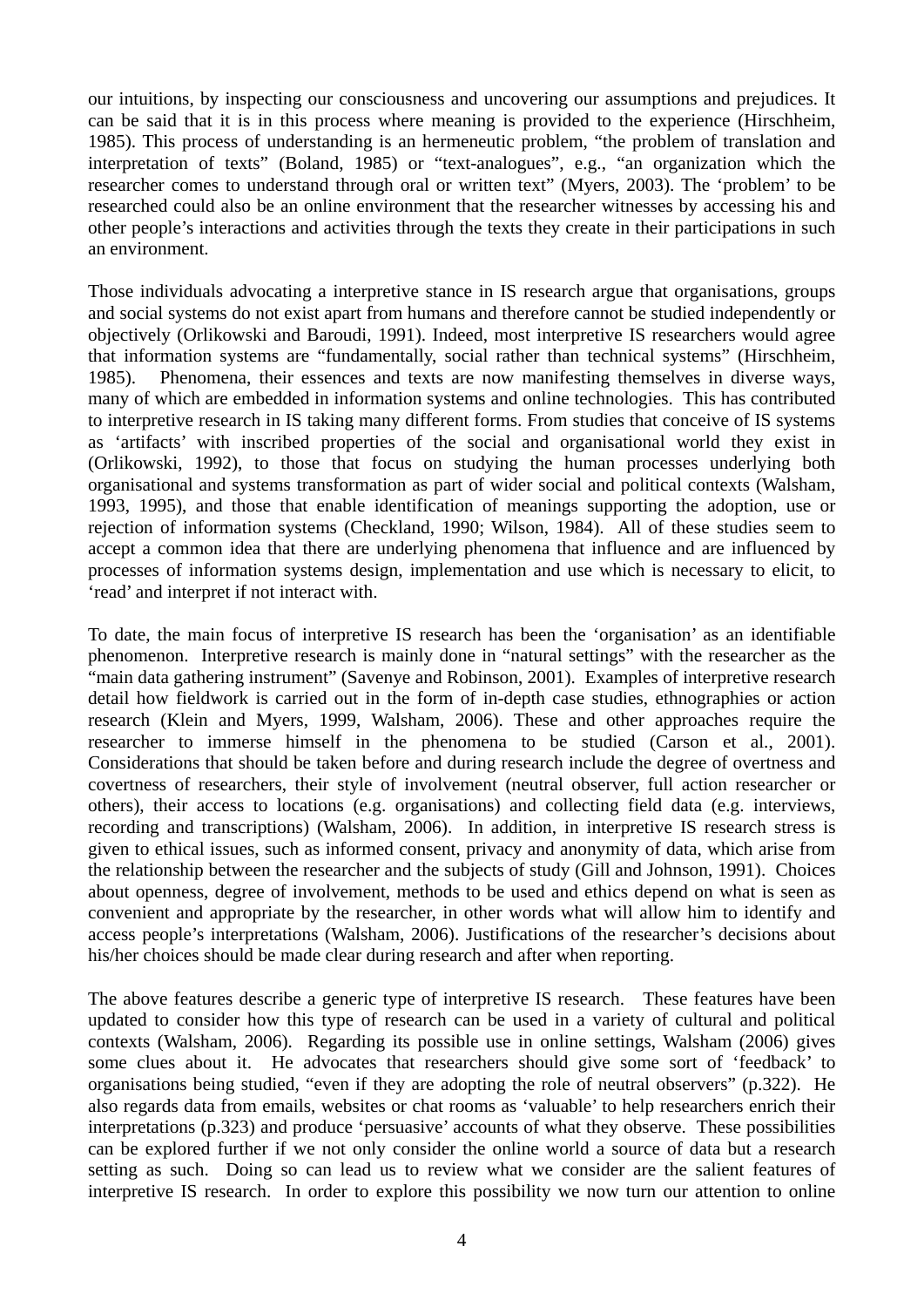research and online ethnography.

## **Online Research and Online Ethnography**

Generally speaking, online research is that research carried out through online media, i.e., the web, the internet. Online research can be used to gain access to the online phenomena itself or to other settings whose offline access is very difficult (Langer and Beckman, 2005; Murthy, 2008). Despite its emerging popularity, online research is not a new philosophical paradigm but a new way of doing research by using or accessing new technologies. These new technologies have allowed the creation of spaces, or online settings where people start groups and networks, participate in meaningful ways, exchanging ideas and carrying out activities. To study these environments though, researchers have to consider the implications of using online media, for example in studies of online text-based forums by addressing the effects that the lack of visual and social cues, which "signal the nature of the context" (Jacobson, 1996), has on research.

Online research though, can contribute to modify the nature of participation(s) by researchers. Particularly for interpretive researchers, the online media becomes the "place" where texts reside, texts reflecting the thoughts, interactions or activities of people. This feature of the online world helps positioning research approaches such as ethnography, case study and advocacy in facilitating participation of researchers and their interaction with research participants. This possibility is also compounded by the fact that there is a diversity of tools that people use to communicate online, and which can be accessed by an online researcher.

Currently, the most popular of these tools are second generation web tools or web2.0 such as discussion forums, weblogs and social networking sites (Murthy, 2008). Discussion Forums (or fora) have been around for some time. Chronologically speaking, after email they are the oldest platform for human interaction on the net. They have changed shapes and names many times e.g., mailing lists, Usenet® or discussion boards. However one common characteristic is that they allow two or more people to converse by sending or posting messages onto a public space, or by directing them to everyone else's emails. Other web2.0 tools are blogs and social networking sites. Weblogs or blogs are online journals containing posts written by one or more people. Blogs can reference each other creating a network of blogs, also called Blogosphere. Social Networking sites (i.e. Facebook®) host a variety of communication tools within them. Members of these sites create a set of connections with other members who they call contacts, friends or followers. All these connections form networks of contacts through which social interactions happen, hence the name social networking. In addition, tools such as e-commerce sites and intranets, which contain embedded web2.0, features are also available to the researcher. However access to intranets needs to be granted by the owners. In all these environments there is scope for ethnographers to access, participate and engage with online participants. These tools provide spaces where other people interact and where traces of those interactions are left as historical reminders; these traces can contribute to enhance the quality of research by giving a degree of ownership and further participation to those people being studied (Murthy, 2008).

Figure 1 presents a typology of online research with examples of online research within each quadrant. Several quantitative and qualitative research approaches can take advantage of online tools. However non all of them can be catalogued as online research. The typology shows a few examples which are and are not online ethnographies. Similarly, topics of research can include the online tools and groups themselves but can also be concerned with topics beyond the online world. These are phenomena occurring offline but which are manifested in the online realm.

 Examples of research which use online tools (and are not ethnographies) to study the nature of the online world can be found in the work of Greenfield and Subrahmanyam (2003) who study online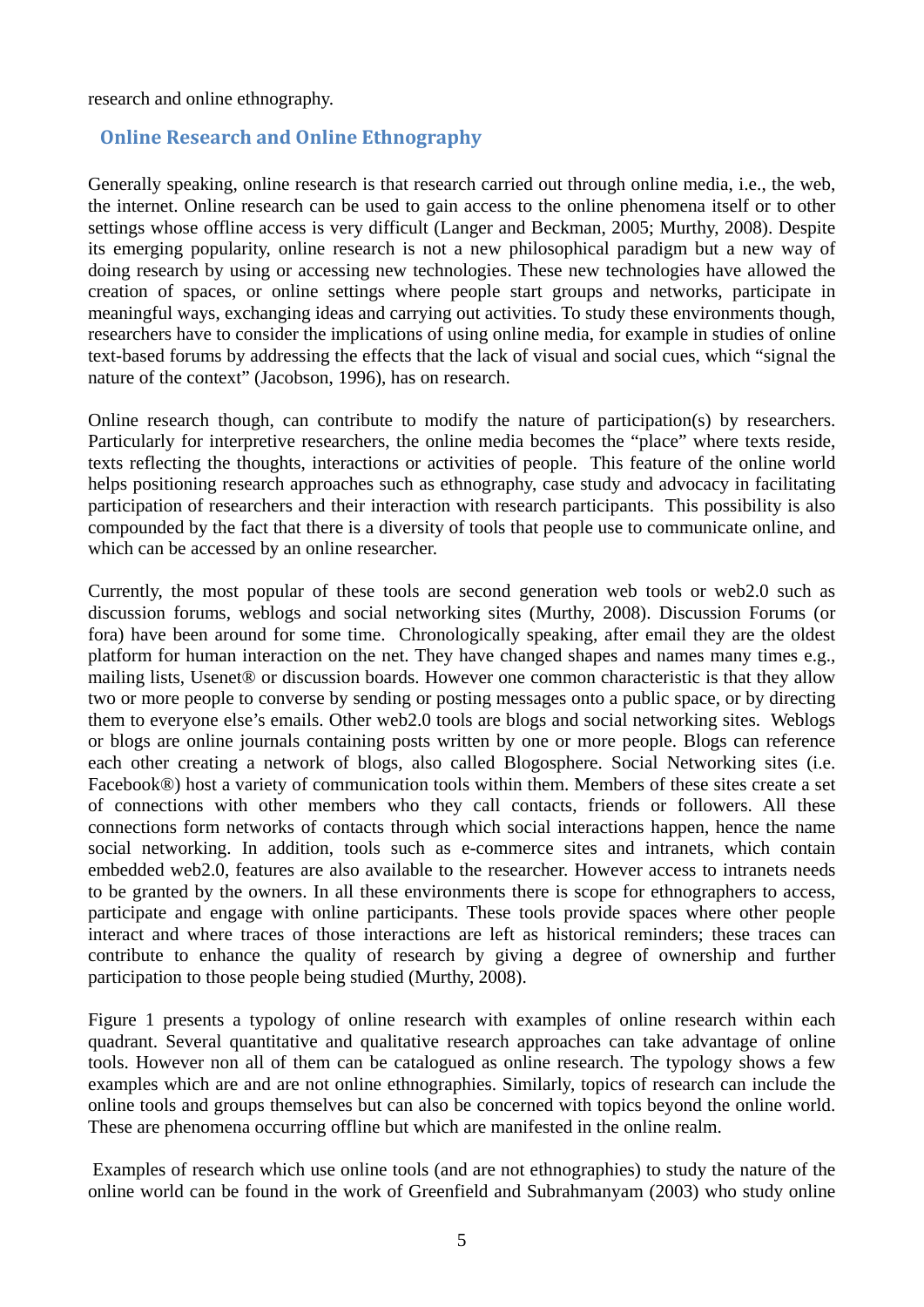discourse via chatroom transcripts. Stefanone and Jang (2008) study the motivations of online bloggers using online surveys. Boyd, Golder and Lotan (2010) use random samples of data from Twitter's public timeline and ask questions to people via Twitter to analyse retweets (sharing messages previously sent by other users). Alternatively research can focus on topics beyond the nature of the online phenomena itself. For example, a study by Chou (2001) about internet addiction uses chat rooms to carry out interviews. In this study researchers are not involved with the subjects in their activities on the internet. Madge and O'Connor (2004) paper is another example that reports the use of web based questionnaires and online synchronous interviews to study new expectant parents (See figure 1 below).

|                 |                                       | online groups or use of<br>online tools.<br><b>Research Purpose</b>                                          | groups and technologies.                                                                       |
|-----------------|---------------------------------------|--------------------------------------------------------------------------------------------------------------|------------------------------------------------------------------------------------------------|
|                 |                                       | <b>Research concerned with</b><br>the characteristics of                                                     | <b>Research concerned with</b><br>topics other than online                                     |
| Approach        | Online<br>Ethnography                 | * Baym (1995)<br>* Kendall (2002)<br>$*$ Larsen (2005)                                                       | $*$ Browne (2003)<br>* Langer and Beckman<br>(2005)<br>* Loureiro-Koechlin and<br>Allan (2010) |
| <b>Research</b> | Research that<br>uses online<br>tools | * Boyd, Golder and Lotan<br>(2010)<br>* Greenfield and<br>Subrahmanyam (2003)<br>* Stefanone and Jang (2008) | * Chou $(2001)$<br>Madge and O'Connor<br>*<br>(2004)                                           |

Figure 1 A Typology of Online Research

We now refer to Online ethnography and its features*. Online ethnography* is a form of online research in which the researcher *immerses* himself in online environments with other people. As seen in the above figure, online ethnographers can study the features of and issues emerging in online environments or any other topic. For example Baym (1995) explores the development of solidarity and identity of online groups through the exploration of humour. Kendall (2002) studies the culture and interpersonal connections between the "patrons" of BlueSky, a Multi-user domain (Mud); and Larsen (2005) carries out an ethnography on Arto®, a social networking site for young people. Ethnographies are also useful to study processes beyond social group activities as is the case of Browne (2003) who explores online learning by using "cyber-ethnography" whereas Langer and Beckman (2005) study an online group of people who are to be or have been subjected to cosmetic surgery. In addition, online ethnography can use a combination of online and offline methods. For example, Loureiro-Koechlin and Allan (2010) report on an ethnography study that was partially done face-to-face and partially done online with the aim of exploring e-learning and ementoring.

The above examples of online ethnography also show that some its features are inherited from traditional ethnography. These features include, "first hand involvement in the social world [that is] chosen for study" (Marshall and Rossman, 1989, brackets added), e.g., forums, chat rooms, social networks. This means that researchers should consider how to become involved in online settings synchronously or asynchronously. Also, online ethnography requires ethnographers to 'live' or 'work' with the people they are studying, and therefore they need to secure a good setting and with similar or appropriate access possibilities to those of participants and with ways to maintain or continue their online engagements.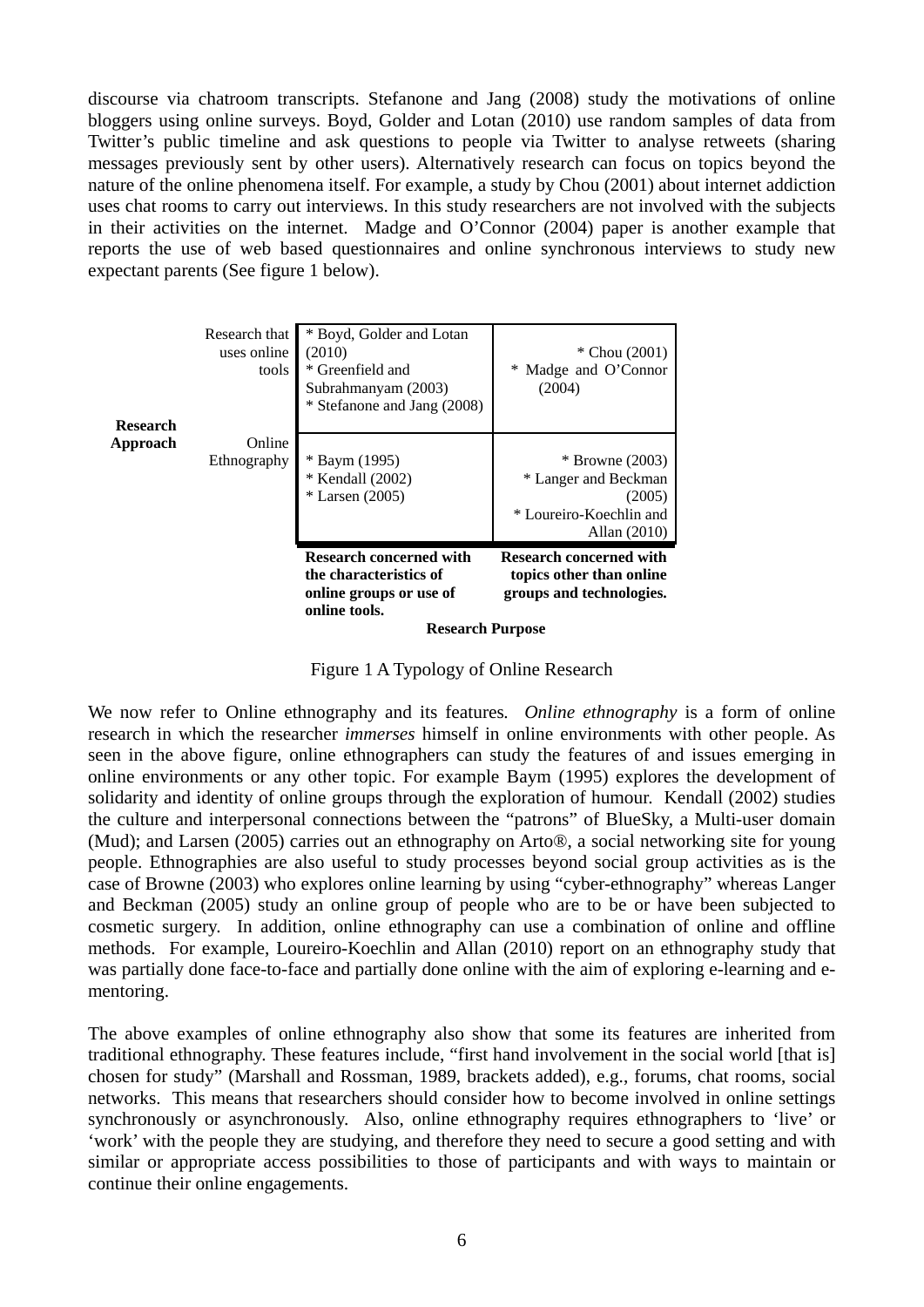Moreover, ethnographers are supposed to gain in-depth understandings to interpret the phenomenon the way the others do (Gill and Johnson, 1991). In the case of online ethnography, this means understanding not only phenomena that could take place online or offline by interpreting different types of texts (conversations, emails, online interviews), but also phenomena that relate to why and how people use these tools, and the effects that they could have. The examples above reported suggest that a variety of methods should be considered before online engagements. They can include combinations of offline and online methods to gather data (conversations, interviews) as well as methods to interpret and validate it.

Finally, ethnographers need to consider the ethics of what they do in relation to asking for permission to be part of online groups, to disclose or hide intentions as well as to reveal to the outside world what happens online.

| <b>Feature</b>        | <b>Examples</b>                                                  |
|-----------------------|------------------------------------------------------------------|
| Setting               | An online forum, a social network, discussion list and weblog,   |
|                       | an intranet.                                                     |
| Degree of involvement | Participation in online activities as observers, participants or |
|                       | combinations of both, synchronous or asynchronous                |
| Access                | Same as other participants whenever possible or adequate         |
|                       | according to research questions.                                 |
| Methods               | Methods should be guided by the research questions and include   |
|                       | those to interpret 'texts', to interact with people, or gather   |
|                       | feedback (during or after the research). Participation methods   |
|                       | (which are data collection methods) include interviews,          |
|                       | discussions in forums, online questionnaires, use of blogs or    |
|                       | social networking sites (Lobe and Vehovar, 2009; Murthy,         |
|                       | 2008). Methods can also include combinations of for instance     |
|                       | online conversations with face-to-face interviews and or /       |
|                       | triangulations in order to validate the data being obtained.     |
| Ethics                | Researchers can ask for permission, disclose or hide intentions  |
|                       | to participants including those of revealing or hiding what      |
|                       | happens in the online setting. A balance between protecting the  |
|                       | identity of those being researched when describing what          |
|                       | happens, and adopting an appropriate role (covert, overt,        |
|                       | unobtrusive) should be sought (Langer and Beckman, 2005).        |

The following table summarises the above considerations:

Table 2. (IS) Interpretive Ethnography features applied to the online world.

## **Assessing Online Ethnography**

Online ethnography seems to inherit the features of traditional ethnography to be assessed. This means that it is the researcher who interprets what s/he observes and present both process and outcomes in plausible, authentic and inspiringly critical ways (Golden-Biddle and Locke, 1993). However, with online ethnography the assessment task becomes complex and open given the myriad of possibilities of combining online and offline methods, and with these the different underlying research paradigms that support their use. We need to understand how online ethnography in IS could be assessed from an interpretive angle on research.

In general terms, interpretive research is assessed via a variety of constructs (which are different from the scientific, positivist ones) of which the most used are **reliability, validity and credibility**.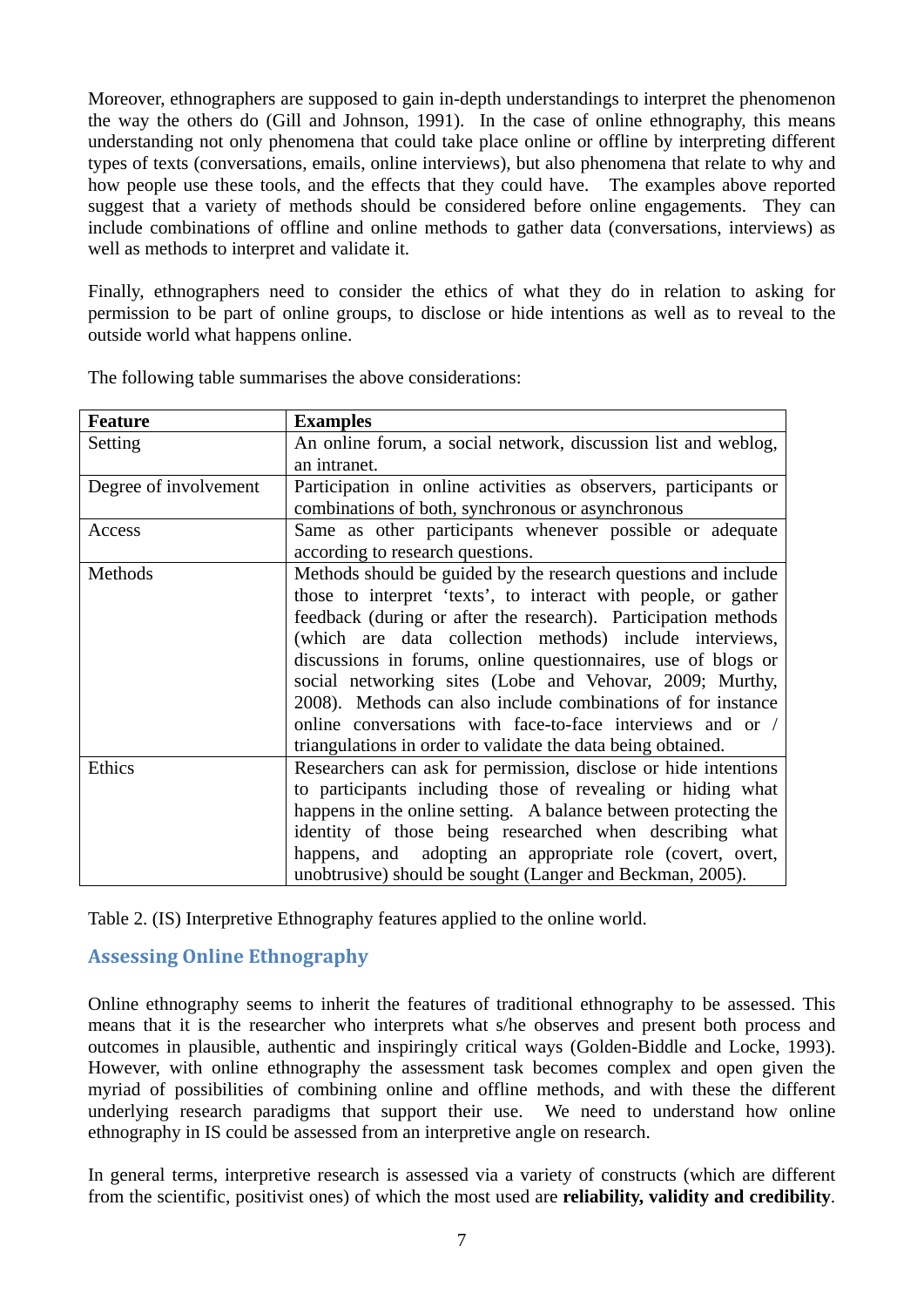"Checking the reliability is closely related to assuring the quality of field notes and guaranteeing the public access to the process of their production" (Perakyla, 1997). "The validity of research concerns the interpretation of observations" (Perakyla, 1997), in other words, it concerns "whether the researcher has gained full access to knowledge and meanings of respondents" (Remenyi et al., 1998). Credibility of an interpretive research is assessed by the extent to which it was designed in a manner that fully identifies and describes the phenomenon under study and not something else or something fabricated (Remenyi et al., 1998). In online research these three constructs need to be considered in the online activities carried out by the ethnographer. Although different in nature these activities are often undertaken by following the same principles as in offline research. For example, to prove validity, the ethnographer needs to prove that s/he has gained access to relevant online forums and that he has interacted with subjects of study whose knowledge, expertise or personal experience is truthful and relevant for the study. In the online realm this can be a challenge, as in some environments the identity of participants cannot be verified and participants may use nicknames or fake names. In the worst case they can pretend to be someone they are not. The researcher should assess the veracity of online identities and stories being told. This is why total immersion in the online environment is important so as to enable the ethnographer engage with participants and their environments through enough time in order to get to know them.

For the case of interpretive research in information systems, the above criteria (reliability, validity, credibility) have been expanded and detailed by Klein and Myers (1999). These authors design a set of principles which can be used to guide and assess the conduct of interpretive research studies, in particular those which are guided by the phenomenological and hermeneutic perspectives which we have described earlier. The principles are "fundamental ideas" because they are derived from philosophical writings considered as classical contributions to the interpretive perspective (Klein and Myers, 1999). The principles are shown in table 1.

#### **1. The Fundamental Principle of the Hermeneutic Circle**

This principle suggests that all human understanding is achieved by iterating between considering the interdependent meaning of parts and the whole that they form. This principle of human understanding is fundamental to all the other principles.

#### **2. The Principle of Contextualization**

Requires critical reflection of the social and historical background of the research setting, so that the intended audience can see how the current situation under investigation emerged.

#### **3. The Principle of Interaction Between the Researchers and the Subjects**

Requires critical reflection on how the research materials (or "data") were socially constructed through the interaction between the researchers and participants.

#### **4. The Principle of Abstraction and Generalization**

Requires relating the idiographic details revealed by the data interpretation through the application of principles one and two to theoretical, general concepts that describe the nature of human understanding and social action.

#### **5. The Principle of Dialogical Reasoning**

Requires sensitivity to possible contradictions between the theoretical preconceptions guiding the research design and actual findings ("the story which the data tell") with subsequent cycles of revision.

#### **6. The Principle of Multiple Interpretations**

Requires sensitivity to possible differences in interpretations among the participants as are typically expressed in multiple narratives or stories of the same sequence of events under study. Similar to multiple witness accounts even if all tell it as they saw it.

#### **7. The Principle of Suspicion**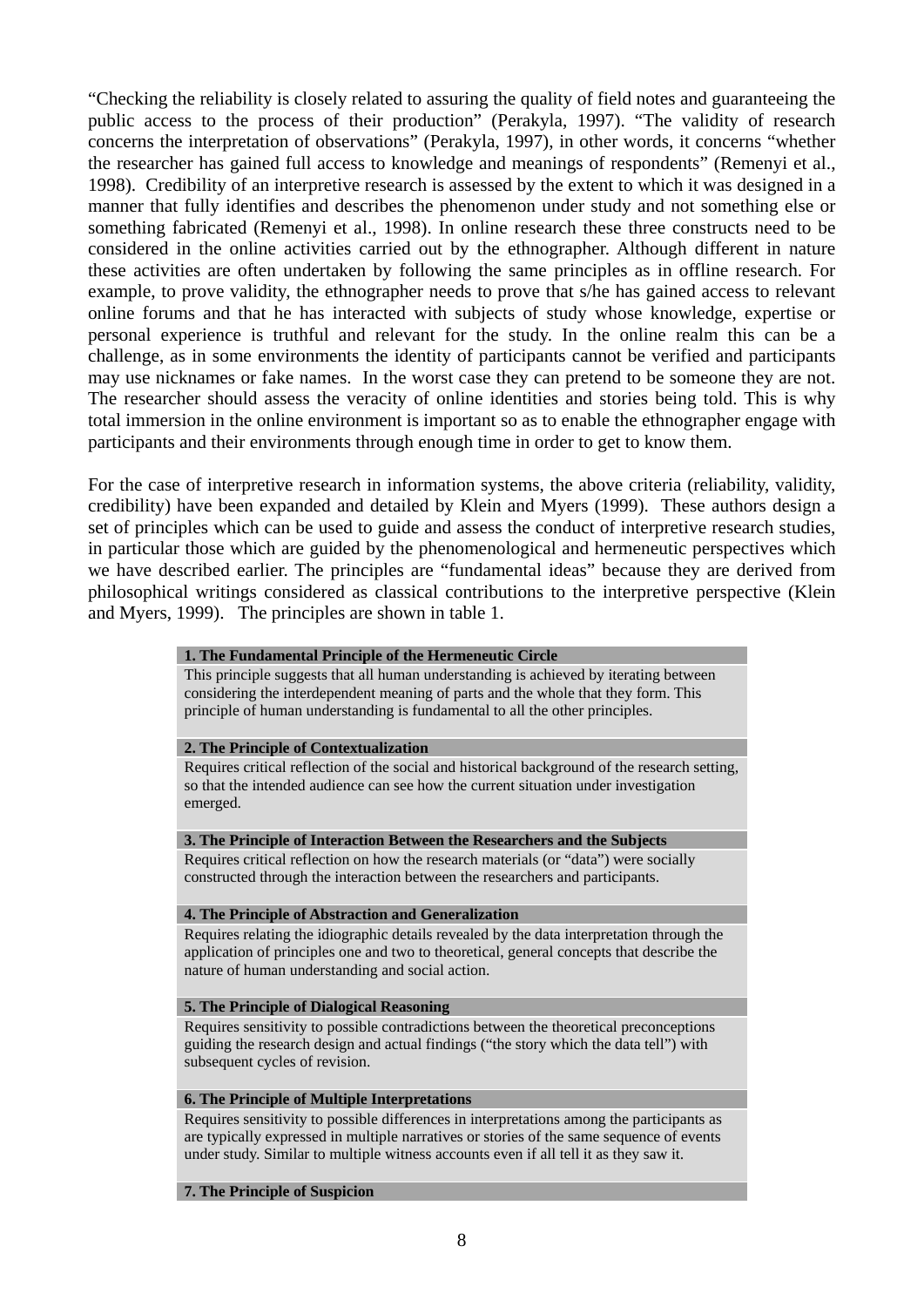## Table 1 Seven principles for Interpretive Field Research Source: Klein and Myers (1999)

These principles can be conceived of as goals to be met regardless of where research is to be carried out (online, offline or both). For example, research can be conducted in different kinds of technology platforms and study a wide variety of people with different backgrounds and interests. As a method of research, online ethnography can help researchers engage in continuously understanding the dynamics of the phenomena under study. With these principles in mind, we now identify some implications of online ethnography to meet the seven (7) principles of interpretive IS research as presented above. Our aim is to contribute to better understand constraints and possibilities that emerge when online ethnography is to be used to investigate phenomena related to the adoption and use of information systems.

## *Using Interpretive IS Research Principles for Online Ethnography*

As we see it, online ethnography requires researchers to spend more time in designing how to use online media as part of their research agenda, but less time when it comes to refine and reuse such media to engage and validate their research outputs. An overall interpretation of how the above principles apply to online ethnography suggests that this type of research requires more effort from researchers in producing convincing and plausible interpretations (principles 1 to 5), but possibly less effort in validating and refining them (principles 6 to 7), given that the availability of online data and online participation can be used to substantiate and validate research outputs and with participation of research subjects (Murthy, 2008). We now explain these assertions in more detail.

Principle number one (the hermeneutic circle), relates to the understanding of the whole from the meanings of its parts and their relationships. This understanding is achieved through a series of iterations in which the researcher gradually studies the parts of a phenomenon and uncovers their relationships. In online ethnography this iterative process can be facilitated by the long-lasting nature of most (asynchronous) media. Traces of historical interactions, in form of e-mails (texts) or software products (text-analogue), can be accessed, reviewed and compared by researchers in a hermeneutic fashion. For example, cultural and social nuances of an online group of IS users as observed by the researcher (whole) can be different from the individual understandings that the researcher gathers from them (parts) if asking about their use of a particular system. Individual interactions might provide different views and in fact they might contradict each other. However, put together they reveal a series of relationships which the researcher can then interpret to build *and show* the "whole". A second example is the understanding of an online issue, such as online privacy (whole). The researchers' understanding of this issue can be enhanced by his participation in different forums and social networking sites (parts) (Langer and Beckman, 2005). As the nature of ethnography is the one of "observation" as well, the researcher is free to collect and interpret (historical or current) interactions in which s/he is not a participant. S/he could use a variety of media to support his/her account within an interpretive account (Black, 2006)

To generate a richer picture, the historical contextualisation (principle two) of the meanings that are identified and assembled as a 'whole' as stated above should be done with consideration of interplays between phenomena, for example as manifested online and offline, or as revealed by a series of events which trigger the development of new ideas. A variety of online and offline methods can be employed to enrich contextualisation (Lobe and Vehovar, 2009; Murthy, 2008). Due to the "virtual" distance between the researcher and subjects of study, this contextualisation might prove difficult, in particular if researchers adopt the view of online media as neutral or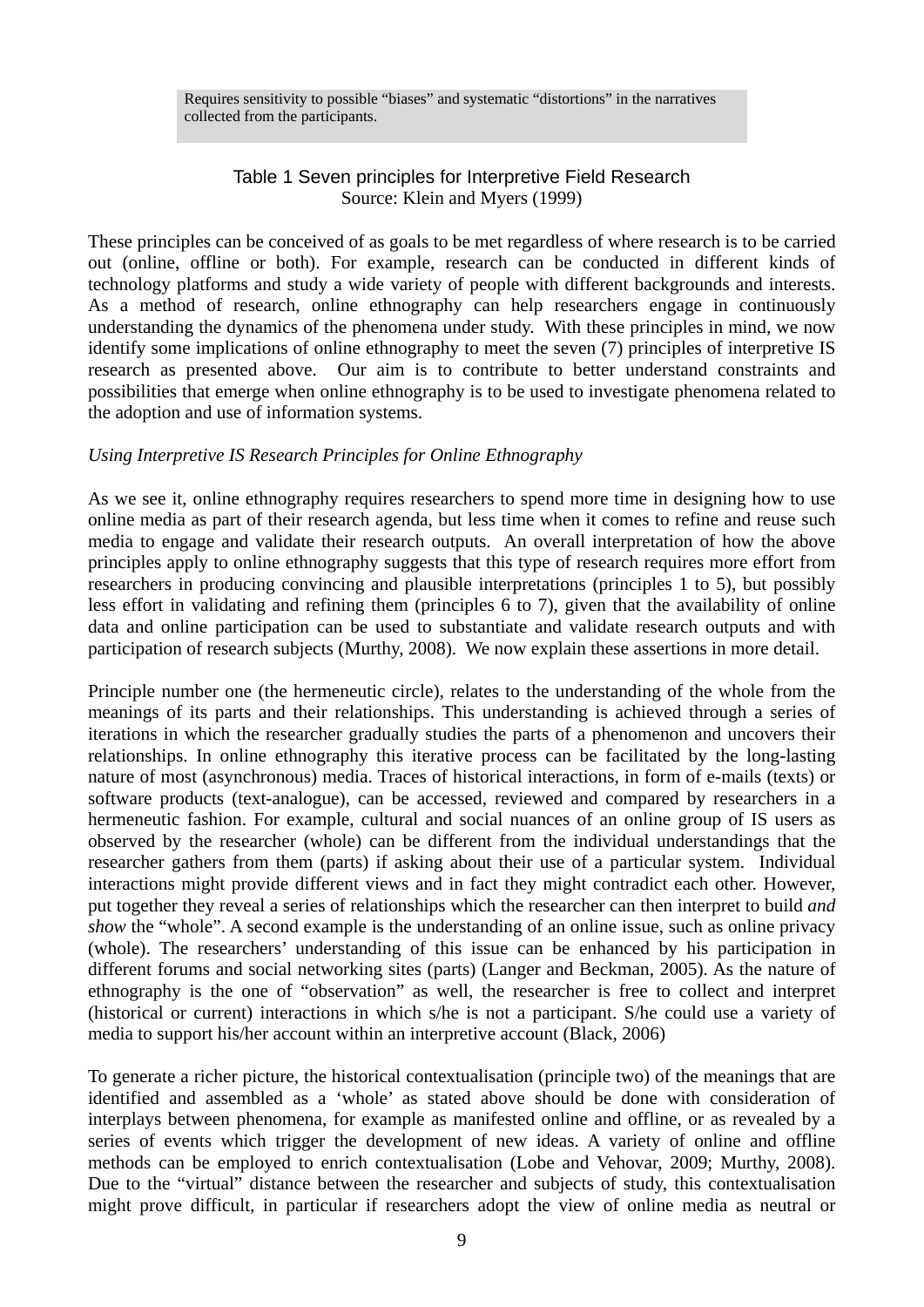completely detached from the offline world (Murthy, 2008). The researcher could ask him/herself what relations his/her online ethnography content has with the offline world (e.g. what happens in a physical organisation), or if there is a wider phenomenon unfolding with a historical, social and cultural background. This kind of check can also help the researcher to ground more firmly his understanding of the characteristics of the online tools involved.

From this perspective a study of a web-based software implementation in an organisation can be seen as a manifestation of organisational change with different ramifications (Walsham, 1993). One of these ramifications involves electronically mediated communication as a new form of relation between individuals. The researcher plays an active part in the construction of meaning by interacting with online participants in different forms. S/he does not simply collect 'raw data' from forums, blogs or social networking sites. The interaction between the researcher and the subjects in order to construct data (principle three) usually requires the building of rapport. The researcher needs to gain acceptance by learning the rules and norms of the online group he is dealing with. However, in the online world the lack of social and visual cues can restrict and delay the building of rapport. A possible way of addressing this distance is the use of video conferencing and similar tools.

Regardless of the style of research adopted (covert/overt) researchers need to discuss the ethical implications of their work prior to, during and after the research has taken place (Langer and Beckman, 2005). For example, an online ethnography of the development of a web portal cannot be simply narrated by describing the evolution of its pages. The researcher needs to engage with the subjects who participate in the development by enquiring about their opinions and reasons for their take on the portals adoption. This can be done by referring to historical communications and by dialoguing. Reflections on the process can be made publicly available.

The process of abstraction of data and the building of theory (principle four) is not different from traditional interpretive research. Klein and Myers (1999) state that the abstractions should be related to the details of the field study. Following this principle, the researcher should be able to explain: 1) In which contexts he has obtained data and 2) How he carried out processes of abstraction and generalization. These are explained as follows:

- 1) For online ethnographies the researcher needs to explain every relevant aspect of their ethnographies in terms of:
	- a) the settings used (online discussions, fora, blog posts);
	- b) roles of the researcher in each of these settings;
	- c) data gathering methods employed (interviews, observations, participations, discussions, chats);
	- d) datasets generated *from* the research (e.g. websites, blogs, wikis)
	- e) The contextualisation of all data prior, during and after online ethnography as explained before.

Explanation about these can help researchers to build transparency in their research and to strengthen the validity, credibility and plausibility of the research.

2) As in interpretive IS research, the processes by which the researcher draws from the above in order to generate theories, concepts or insights needs to be explained and justified. Walsham (1995, 2006) categorises the types of outcomes that interpretive research generates and shows a number of examples that describe both the processes and insights obtained. Another example is presented by Loureiro-Koechlin (2006) who reveals how she performed an iterative content analysis of an online ethnography in order to draw a model to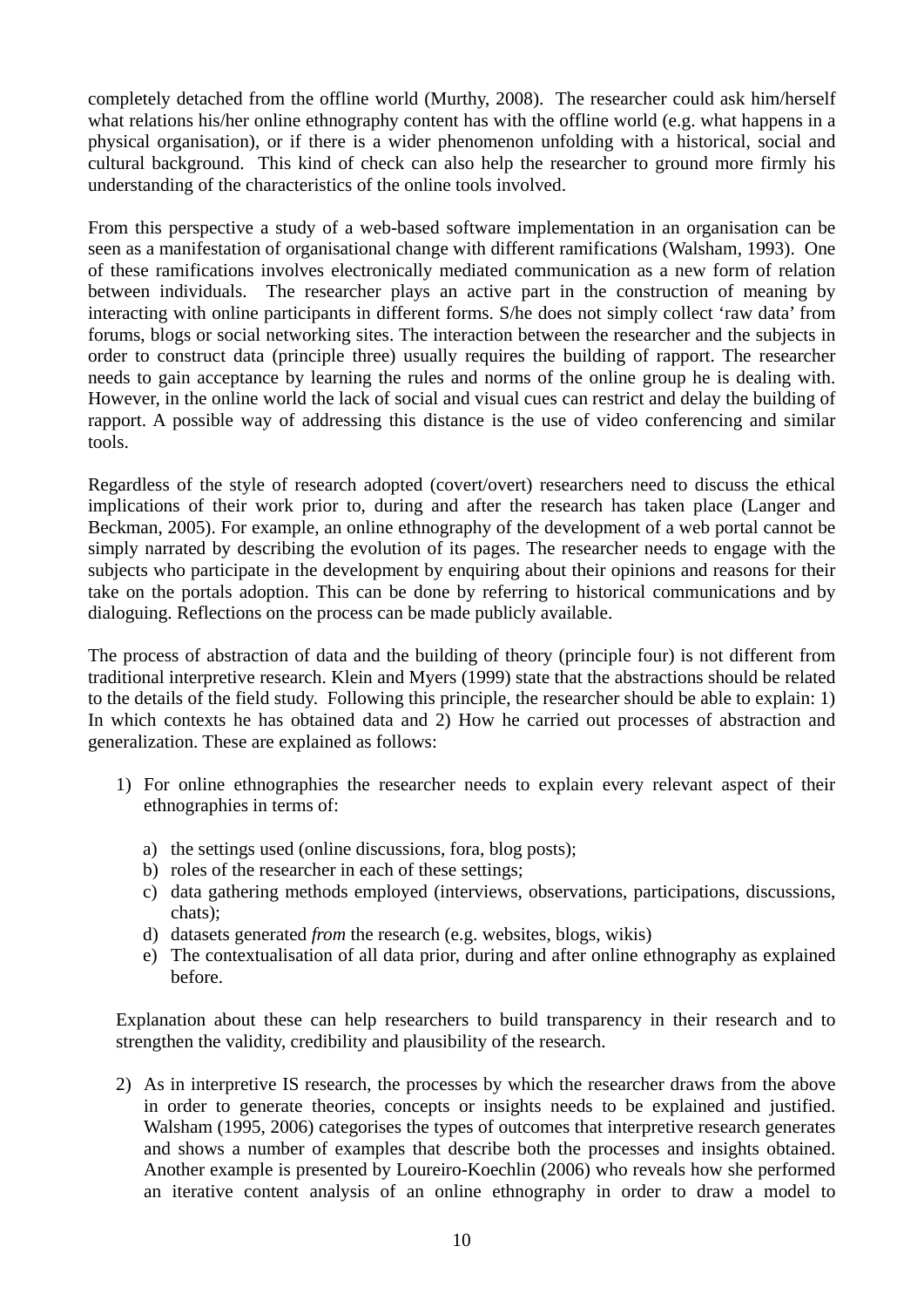understand the dynamics of software development. IS researchers need to decide where the emphasis of their theory generation can be as online ethnography can bring insights on communication (offline/online), the use of technology tools, ethical aspects, people's adaptation of technology or similar areas.

Following the same line of argument, the principle of dialogical reasoning (principle five) indicates that the researcher should reveal and challenge his/her preconceptions and be sensitive to potential contradictions between different sources of data, and between the data and established theories. In the case of online ethnography these could also relate to the researcher's previous knowledge of information systems, web 2.0 technologies or online phenomena. Online settings can also be conceived as places where knowledge continuously evolves. As the researcher goes through cycles of hermeneutic iteration his/her acquired knowledge becomes the preconception for next iterations. Preconceptions could be seen –in principle as different from what happens in online interactions as well as those of the offline world. For example, the successful delivery of a software product by a group of software developers might not be due to the adoption of a well proven software development methodology. In a sequence of studies Cockburn (2000), discovered that developers "were successfully able to ignore [methodology experts], and were still delivering software, anyway" (brackets added).

Once the ethnography environment is set, it can help researchers to follow the remaining principles (six and seven). Iterating over same samples of online data, asking online observers to provide their interpretations, comparing and contrasting different online data sources or generating new sources in the public domain can help researchers to produce and generate multiple interpretations of phenomena (principle six) and thus reduce potential of biases or distortions. For example, preconceptions and contradictions can emerge when researchers take part in different online forums to find out more about open source development. Some of these forums would advocate it whereas others would challenge it. Researchers themselves might have their own idea of how this type of software development takes place.

Regarding the principle of suspicion (principle seven) researchers should be aware of some inherent characteristics of the online media. Thorough assessment of this principle is essential to ensure credibility, validity and reliability of online sources. As mentioned earlier, anonymity of participants for example can make it difficult to verify real identities if needed. This can be the case for example of research participants using pseudonyms or nicknames, or claiming to be experts or engineers. Researchers need to use their own knowledge and other sources to verify the veracity of statements. They also need to be careful in managing their online identities in online groups. In doing so, they should make their narratives and accounts consistent and plausible, and therefore they should think of how suspicion is to be related with the previous principles.

## **Conclusions**

This paper has reviewed interpretive research in information systems (IS) with a view to ascertain how online research can contribute to IS's further development. The availability of online tools is not to be ignored but embraced to support this type of research. We have explored how one particular form of online research (online ethnography) can be assessed as a form of interpretive IS research by following a number of principles. Our exploration highlights the importance of adequately framing the use of online tools within the research process in order to meet these principles and thus to contribute to better understand phenomena under study.

Overall, it can be said that all the principles of interpretive research in IS apply to online ethnography. However, this requires careful design and management of online data in conjunction with theories and assumptions that researches use from the offline world. This includes an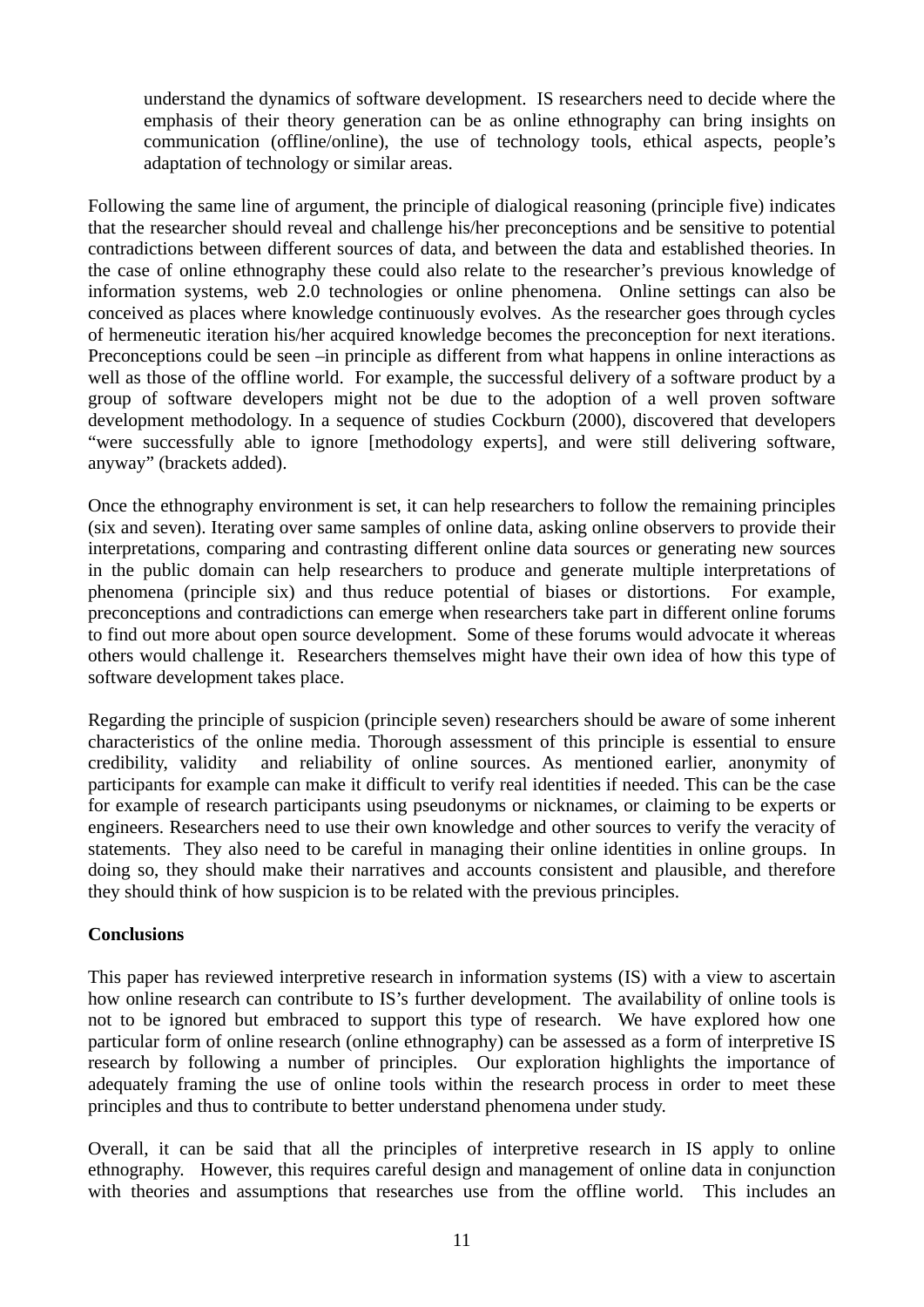assessment of the veracity of online and/or any other source of data. In addition, sensible consideration of the role(s) of researchers needs to be developed.

Interpretation of online data can also lead researchers to challenge and enrich existing theories and concepts. The specifics of how the use of these tools in practice can help extend the scope of interpretivism in IS remains an area for further research and we plan to continue validating empirically the relevance of the principles described for online ethnography. We also hope that this paper contributes to a better understanding of online research and encourages interpretive IS researchers to pursue this route.

### **References**

- Baym, N. K., (1995). "The Performance of humor in computer-mediated communication", *Journal of Computer-Mediated communication*, 1 (2).
- Black, I., (2006). "The presentation of interpretivist research." *Qualitative Market Research: An International Journal* 9:319-324.
- Boland, R. J. J., (1985). "Phenomenology: a preferred approach to research on information systems", in Mumford, E., Hirschheim, R. J., Fitzgerald, G. and Wood-Harper, A. T. (eds.), *Research methods in information systems*. Amsterdam, North-Holland.
- Boyd, d., Golder, S. and Lotan, G. (2010). "Tweet, Tweet, Retweet: Conversational Aspects of Retweeting on Twitter." *HICSS-43*. Kauai, HI, IEEE, January 6.
- Browne, E., (2003). "Conversations in Cyberspace: a study of online learning", *Open Learning*, 18 (3): 245-260.
- Burrell, G. and Morgan, G., (1979). *Sociological paradigms and organisational analysis: elements of the sociology of corporate life.* London, Heinemann.
- Carson, D., Gilmore, A., Perry, C. and Gronhaug, K., (2001). *Qualitative marketing research*. London, Sage.
- Checkland, P. (1990). "Information systems and systems thinking: Time to unite?" in *Soft Systems Methodology in Action*, edited by P. Checkland and J. Scholes. Chichester (UK), John Wiley & Sons Ltd: 303-315.
- Chou, C., (2001). "Internet Heavy Use and Addiction among Taiwanese College Students: An Online Interview Study." *CyberPsychology & Behavior*, 4 (5): 573-586.
- Cockburn, A., (2000). *Characterising people as non-linear, first, order components in software development*. [http://alistair.cockburn.us/Characterizing+people+as+non-linear,+first](http://alistair.cockburn.us/Characterizing+people+as+non-linear,+first-order+components+in+software+development)[order+components+in+software+development](http://alistair.cockburn.us/Characterizing+people+as+non-linear,+first-order+components+in+software+development), accessed August 2011.
- Gefter, Amanda (2006). "This is your space." *New Scientist*, 46-49.
- Gill, J. and Johnson, P., (1991). *Research methods for managers*. London, Paul Chapman.
- Golden-Biddle, K. and Locke, K. (1993). "Appealing work: an investigation of how ethnographic texts convince." *Organization Science* 4:595-616.
- Greenfield, P. M. and Subrahmanyam, K., (2003). "Online discourse in a teen chatroom: New codes and new modes of coherence in a visual medium." *Applied Developmental Psychology*, 24: 713-738.
- Hirschheim, R. J., (1985). "Information systems epistemology: an historical perspective", in Mumford, E., Hirschheim, R. J., Fitzgerald, G. and Wood-Harper, A. T. (eds.), *Research methods in information systems*, Amsterdam, North-Holland.
- Jacobson, D., (1996). "Contexts and Cues in Cyberspace: The Pragmatics of Naming in Text-Based Virtual Realities." *Journal of Anthropological Research*, 52: 461-479.
- Kendall, L. (2002) *Hanging Out in the Virtual Pub*. Berkeley, CA: University of California Press.
- Klein, H. K. and Myers, M. D., (1999). "A set of principles for conducting and evaluating interpretive field studies in information systems." *MIS Quarterly*, 23 (1): 67-94.
- Langer, R. and Beckman, S. 2005. "Sensitive research topics: netnography revisited." *Qualitative*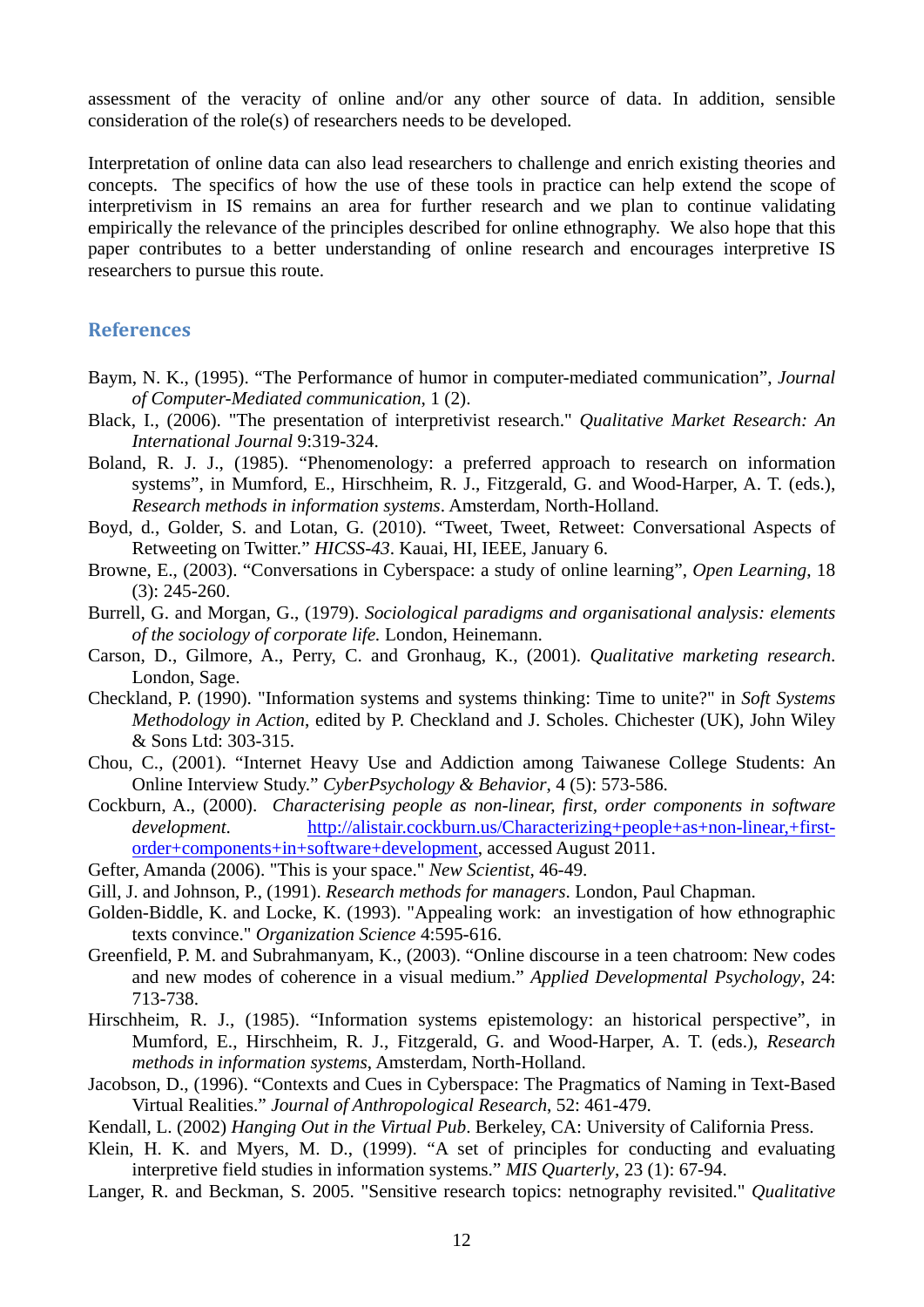*Market Research: An International Journal* 8:189-203.

- Larsen M.C., (2005). *Ungdom, Venskab og Identitet en Etnografisk Undersøgelse af Unges Brug af hjemmesiden Arto* (Youth, Friendship and Identity – An Ethnographic Study of Young People's Use of the Social Networking Site Arto). Department of Communication, Aalborg University, Aalborg.
- Lee, A.S., and Baskerville, R.L., (2003). "Generalizing generalizability in information systems research," *Information Systems Research,* 14(3): 221-243.
- Lobe, B. and Vehovar, V. (2009). "Towards a flexible online mixed method design with a feedback loop." *Qual Quant* 43:585-597.
- Loureiro-Koechlin, C., (2006). *Human and social aspects of software development for complex organisations – An online ethnography of software developers.* Unpublished PhD thesis. Hull, UK, University of Hull.
- Loureiro-Koechlin, C. and Allan, B., (2010). "Time, space and structure in an e-learning and ementoring project." *British Journal of Educational Technology,* 41 (5): 721-735.
- Marshall, C. and Rossman, G. B., (1989). *Designing Qualitative Research*. Newbury Park, California, Sage Publications.
- Madge, C. and O'Connor, H., (2004). "Exploring the internet as a medium for research: web-based questionnaires and synchronous virtual interviews." Research Methods Festival, ESRC, UK.
- May, T., (1997). *Social research: issues, methods and process*. Buckingham, Open University Press.
- Murthy, D., (2008). "Digital ethnography: an examination of the use of new technologies for social research." *Sociology,* 42 (5): 837-855.
- Myers, M. D., (2003). "Qualitative Research in information systems." *MISQ Discovery*, < [www.qual.auckland.ac.nz](http://www.qual.auckland.ac.nz/) >, accessed August 2011.
- Orlikowski, W., (1992). "The duality of technology: Rethinking the concept of technology in organisations." *Organization Science,* 3(3): 398-427.
- Orlikowski, W. J. and Baroudi, J. J., (1991). "Studying Information Technology in Organizations: Research Approaches and Assumptions." *Information Systems Research* 2(1): 1-28.
- Perakyla, A., (1997). "Reliabilityand Validity in Research based on Tapes and Transcripts", in Silverman, D. (ed.), *Qualitative research: theory, method and practice*, London, Sage.
- Remenyi, D., Williams, B., Money, A. and Swartz, E., (1998). *Doing research in business and management: an introduction to process and method*. London, Sage.
- Savenye, W. C. and Robinson, R. S., (2001). "Qualitative Research Issues and Methods: An Introduction for Educational Technologists." *The handbook of research for Educational Communications and Technology*.
- Stefanone and Jang, (2008). "Writing for Friends and Family: The Interpersonal Nature of Blogs." *Journal of Computer-Mediated Communication* 13: 123–140.
- Walsham, G., (1993). *Interpreting Information Systems in Organisations*. Chichester, John Wiley and Sons.
- Walsham, G., (1995). "Interpretive case studies in IS research: nature and method." *European Journal of Information Systems*, 4 (2):74-81.
- Walsham, G. (2006). "Doing interpretive research." *European Journal of Information Systems*, 15(3): 320-330.
- Wilson, B. 1984. *Systems: Concepts, Methodologies, and Applications*. Chichester, John Wiley and Sons.